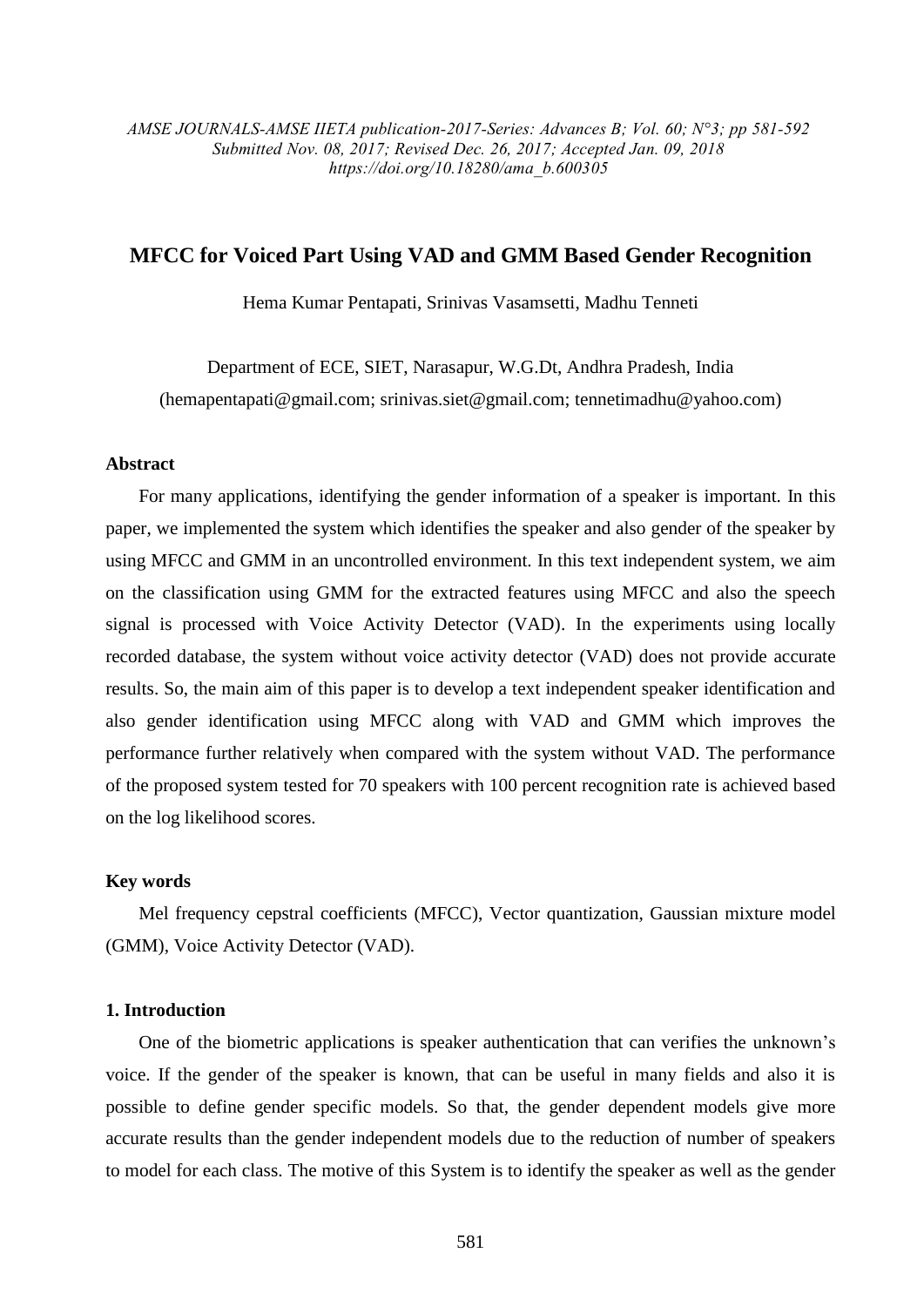of the person from MFCC features through modelling with GMM which can be useful in most security applications.

The drawback in the existing system is its classification of speakers which effects the accuracy in identifying the gender. The process of identifying the gender here in this system is improved by using VAD before extracting the speaker specific features in the MFCC feature extraction phase. For this, the non-parametric model like vector quantization may not give the accurate results. So, the GMM which is a parametric model for speaker identification is the empirical observation that a linear combination of Gaussian basis function is capable of representing a large class of sample distributions. we recorded the speech signals in adverse environment but in the same matched conditions for all speakers. If it is in mismatched conditions, this leads to degrade in the performance of the system drastically. In this study, we analysed the gender recognition for large set of speakers which are recorded in the same environment. It gives almost 99 to 100 percent success rate.

Also it is developed as a text independent system using MFCC and GMM such that it does not depend on the particular text to be spoken in training and testing phases and also to work with large data set with large number of speakers such that it uses the log likelihood detector algorithm for making decision of accepting or rejecting the speaker at the final stage. These experiments are performed in different environmental states such as class rooms, office etc. Moreover, the GMM does not work properly under the mismatch conditions of training and testing. So, developing the speaker recognition system in real time through microphone is the major challenging task. The complete system involves MFCC and GMM model is developed through MATLAB.

The complete paper describes about the survey of literature on speaker recognition system using GMM in the next section. Also in the next subsequent sections, it deals about the importance of Voice Activity Detector (VAD). Thereafter, the description about GMM modelling with the proposed system and its implementation. Finally, described about the experiments conducted and the performance evaluation with results.

#### **2. Review of Literature**

S.G. Bagul, R.K.Shastri the paper was based on statistical model like Gaussian Mixture Model (GMM) and Features extracted from the speech signals (MFCC) and they concluded with FrFT based algorithms are better compared to Mel scale based methods and Gaussian mixture models provides robust speaker recognition,also computational less expensive in real time.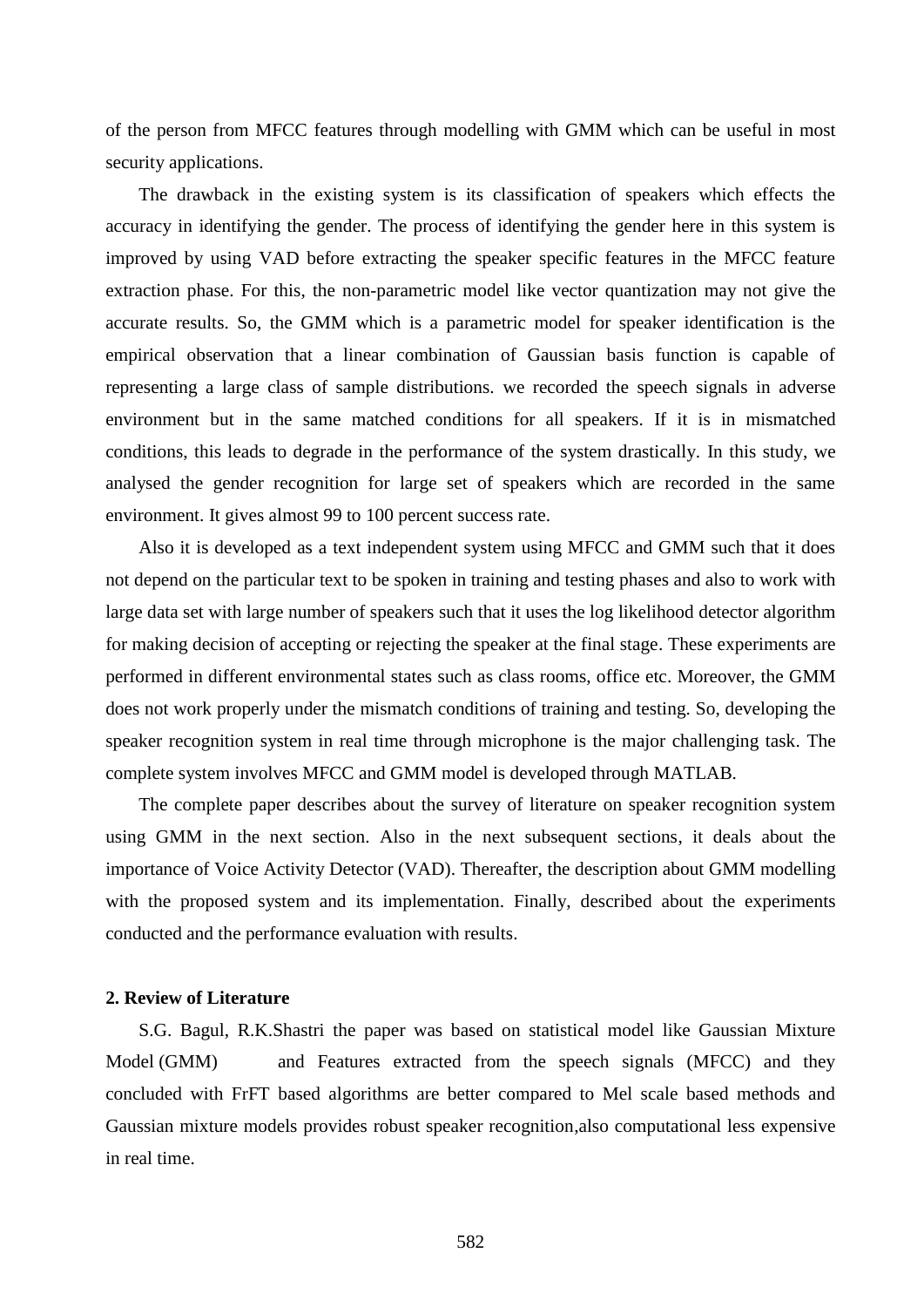Ergün Yücesoy, Vasif V.Nabiyev were proposed a paper for automatic identification of gender information from a speech signal for the development of gender dependent models which gives more accurate results than gender independent models. it also focuses on the effect of number of mixture models used and its effect on the performance of the system.

Rania Chakroun, Leila Beltaïfa Zouari1, Mondher Frikha, and Ahmed Ben Hamida were proposed reduced feature vector employing new information detected from the speaker's voice for performing text-independent speaker verification applications using GMM. They concluded that this will decrease the error rate and avoided the complicated calculations and gives the better results compared to baseline systems with GMM Models.

Sourjya Sarkar and K.Sreenivasa Rao proposed "Speaker Verification in noisy environment using GMM super vectors". They uses combined approach of GMM- SVM. For that hybrid systems, the result for the noisy data was studied and they seen significant improvement in performance of the system was observed.

M.S.Sinith, AnoopSalim, GowriSankar K, Sandeep Narayanan K V, Vishnu Soman proposed "A Novel Method for Text-Independent Speaker Identification Using MFCC and GMM". They focussed on text independent speaker recognition system using GMM. The experiments conducted for various speech time durations and achieved high recognition rate.

"Improved Recognition Rate of Language Identification System in Noisy Environment" was a paper presented by Randheer Bagi, JainathYadav, K. SreenivasaRao.In this paper, they focussed on language identification in noisy environment and for that they used GMMs to train the models. Also, they used Spectral Subtraction and Minimum Mean Square Error (MMSE) methods to reduce the noise from the speech signal. They compared the recognition rate of the system for the clean signal and noise suppressed signal.

"Speaker identification and verification using Gaussian mixture speaker models" was a paper proposed by Douglas A. Reynolds. This paper was focussed to achieve the high performance speaker identification and verification, these were evaluated using different speech databases such as TIMIT, NTIMIT and YOHO. It uses different levels of degradations, speech quality with noisy signal, clean speech, telephonic speech.

## **3. Gaussian Mixture Model(GMM)**

There are two types of methods, Deterministic methods and statistical methods. Here we used the statistical method that is parametric model called Gaussian Mixture Model (GMM) for the identification of speakers.

The weighted sum of M component densities gives the Gaussian mixture density.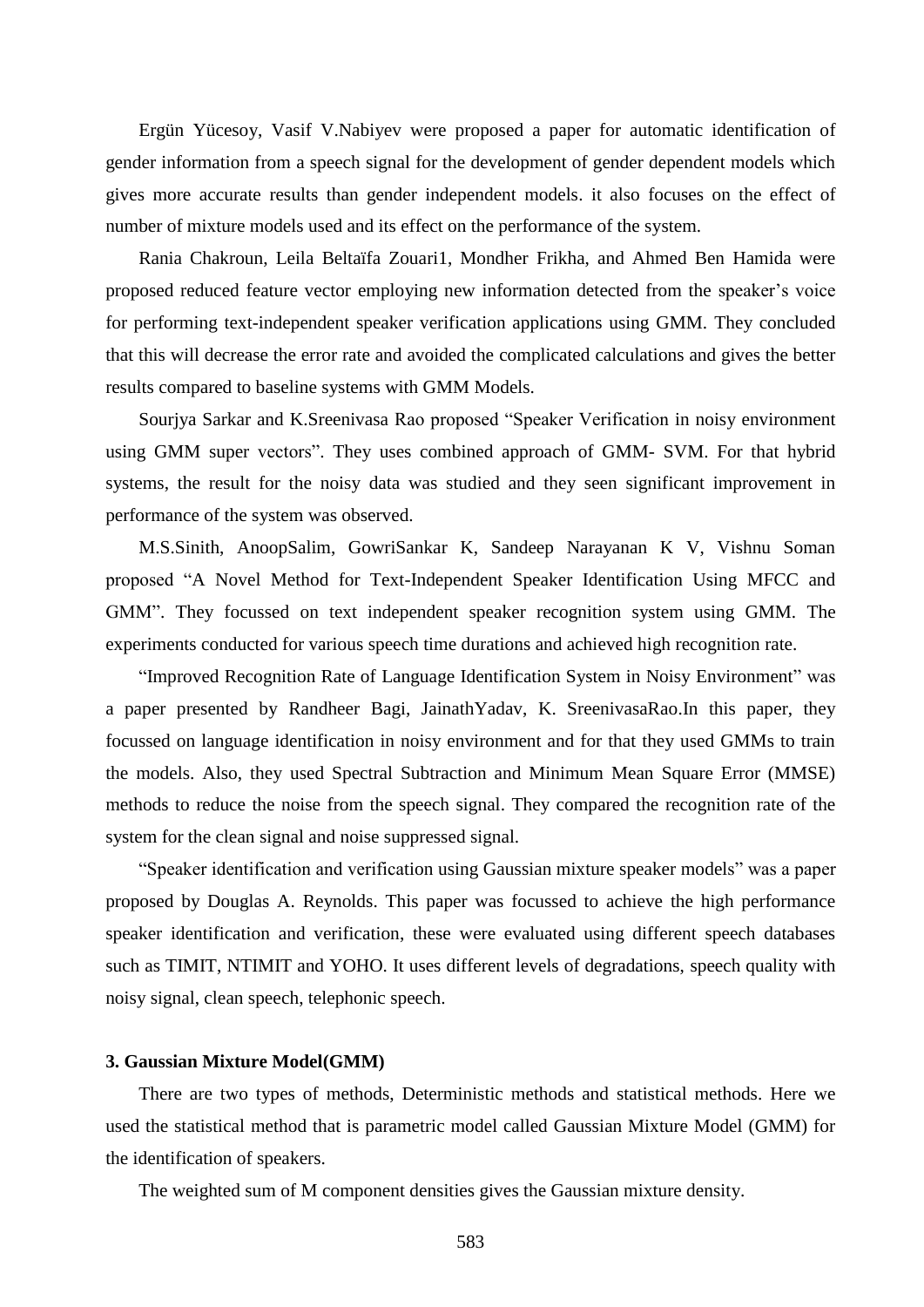The Gaussian mixture density have the parameters mean vectors, covariance matrices and mixture weights, such that these can be represented by

$$
\lambda = \{ P_i, \overline{\mu}, \sum i \} \qquad i=1, \ldots \ldots M.
$$

There are two main reasons for using the GMM as representation of speaker identity.

Individual densities of a multi modal density like GMM may model underlying set of acoustic classes also such that these set of acoustic classes are used to characterize the speech utterance of the particular speaker that represents some phonetics such as vowels, nasals and fricatives.

Another important reason involves, GMM is able to represent large class of samples or its distributions by means of linear representation of Gaussian functions.

GMM is a parametric model, the maximum likelihood estimation is one of the method available for estimating the parameters of GMM. The algorithm called Expectation Maximization (EM) can be used for estimation of ML parameter iteratively and these parameters maximize the likelihood of the GMM.

For to guarantee the improvement in model's likelihood value, the following formulas can be used,

$$
\overline{p_1} = \frac{1}{T} \sum_{t=1}^T p(i/\bar{x}_t, \lambda)
$$

$$
\overline{\mu} = \frac{\sum_{t=1}^T p(i/\bar{x}_t, \lambda) . \bar{x}_t}{\sum_{t=1}^T p(i/\bar{x}_t, \lambda)}
$$

$$
\overline{\sigma}^2 = \frac{\sum_{t=1}^T p(i/\bar{x}_t, \lambda) . \bar{x}_t^2}{\sum_{t=1}^T p(i/\bar{x}_t, \lambda)} - \overline{\mu}^2
$$

The M component Gaussian mixture density forming a GMM can be represented by  $p(\vec{x})$ λ).We have T independent training vectors for a given sequence, for these vectors calculate the log likelihood scores and search for the maximum likelihood. The log likelihood can be computed as

 $\log p(X/\lambda) = \frac{1}{\pi}$  $\frac{1}{T}\prod_{t=1}^{T}p(\vec{x}/\lambda)$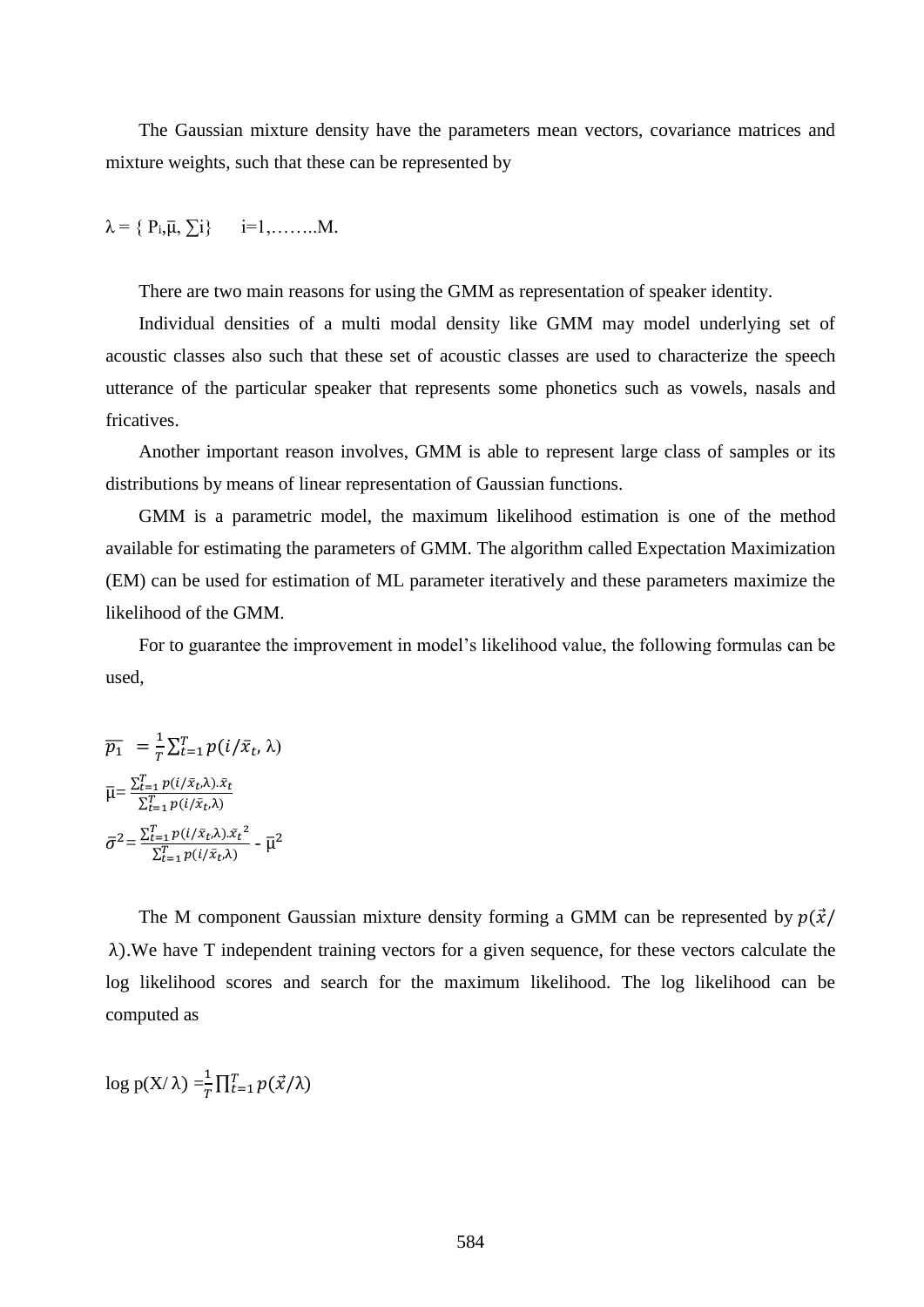The system uses a log-likelihood scores to know whether the claimed speaker is true or false. Thus for an input vector and a claimed speaker model  $\lambda_1$ , the likelihood score can be given by  $p(x/\lambda 1)$ .

So, based upon the log likelihood scores of the unknown speaker model and the trained speaker models, the decision of accept or reject of the speaker can be made by considering a given threshold.

Selecting the order M of the mixture and initializing the parameters before EM algorithm plays a dominant role in the speaker modelling.

By using likelihood algorithm, likelihood scores for all speakers are calculated for the corresponding GMM models which forms the trained database. Finally, the likelihood score of unknown speaker compared with the trained database.



Figure 1. Block diagram of the proposed system

# **4. Voice Activity Detector (VAD)**

By extracting the information from the speech signal, the voiced and unvoiced decisions of speech signal can be performed. Here the methods used to separate voiced and unvoiced parts is zero crossing rate (ZCR) and. The zero-crossing rate is low and energy is high for voiced part while ZCR is high and energy is low for unvoiced part. Voiced part, it is periodic in nature and can be identified and extracted, while unvoiced part, it is non-periodic in nature. Zero cross count indicates the frequency at which the energy is concentrated. Energy of a speech is another parameter for classifying the voiced/unvoiced parts. The voiced part of the speech has high energy because of its periodicity and the unvoiced part of speech has low energy. We already the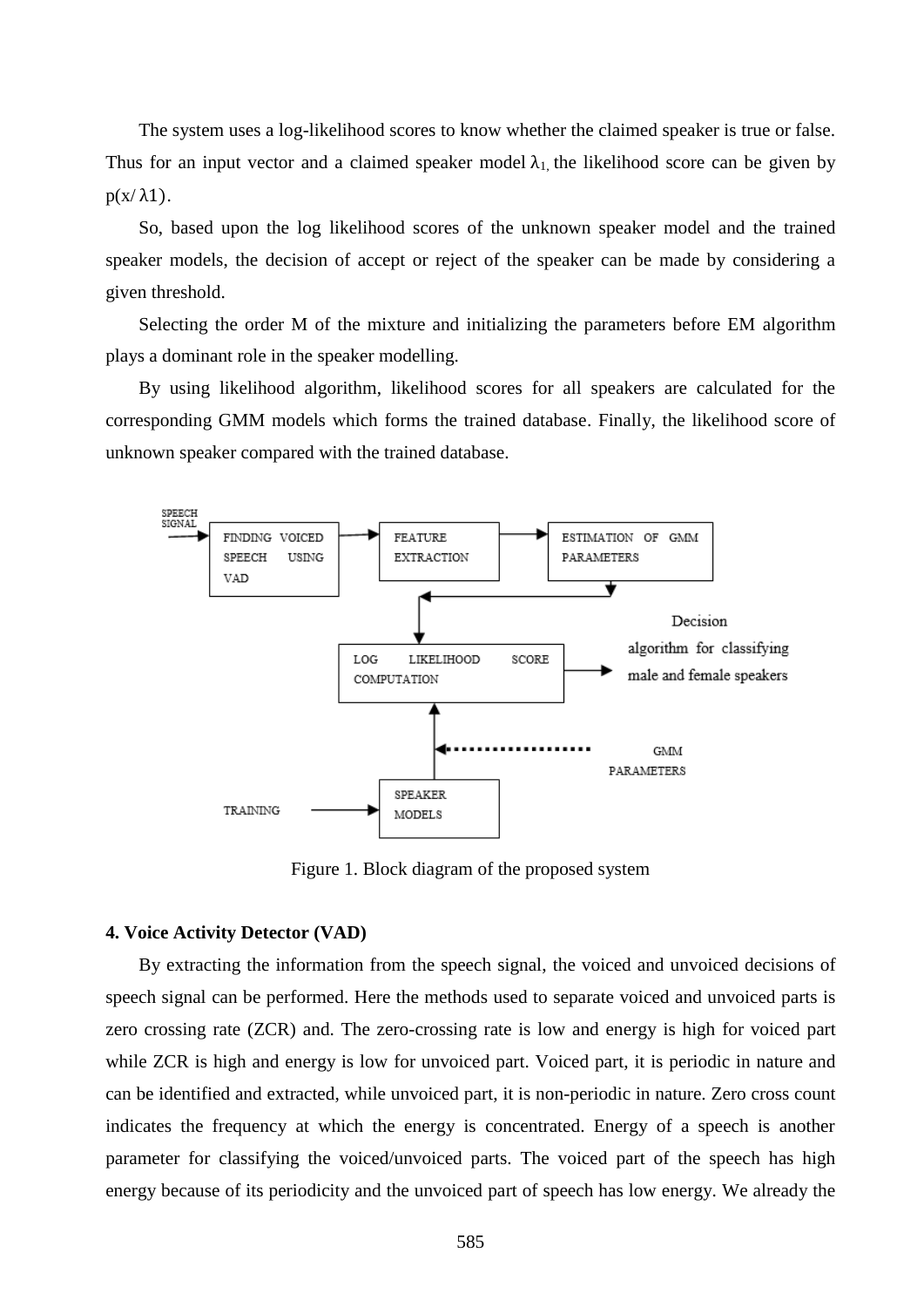amplitude of the speech signal continuously varying with respect to time. unvoiced speech segments have less strength compared to strength of the voices segments. The speech signal's energy gives these variations in the amplitude of the speech utterance. Short-time energy can define as:

 = ∑ [(). ( − ) ∞ =−∞ ] 2

Figure 2. The flow chart of VAD for detecting the voiced and unvoiced part of speech signal



Figure 3. Original speech signal for the word "hello"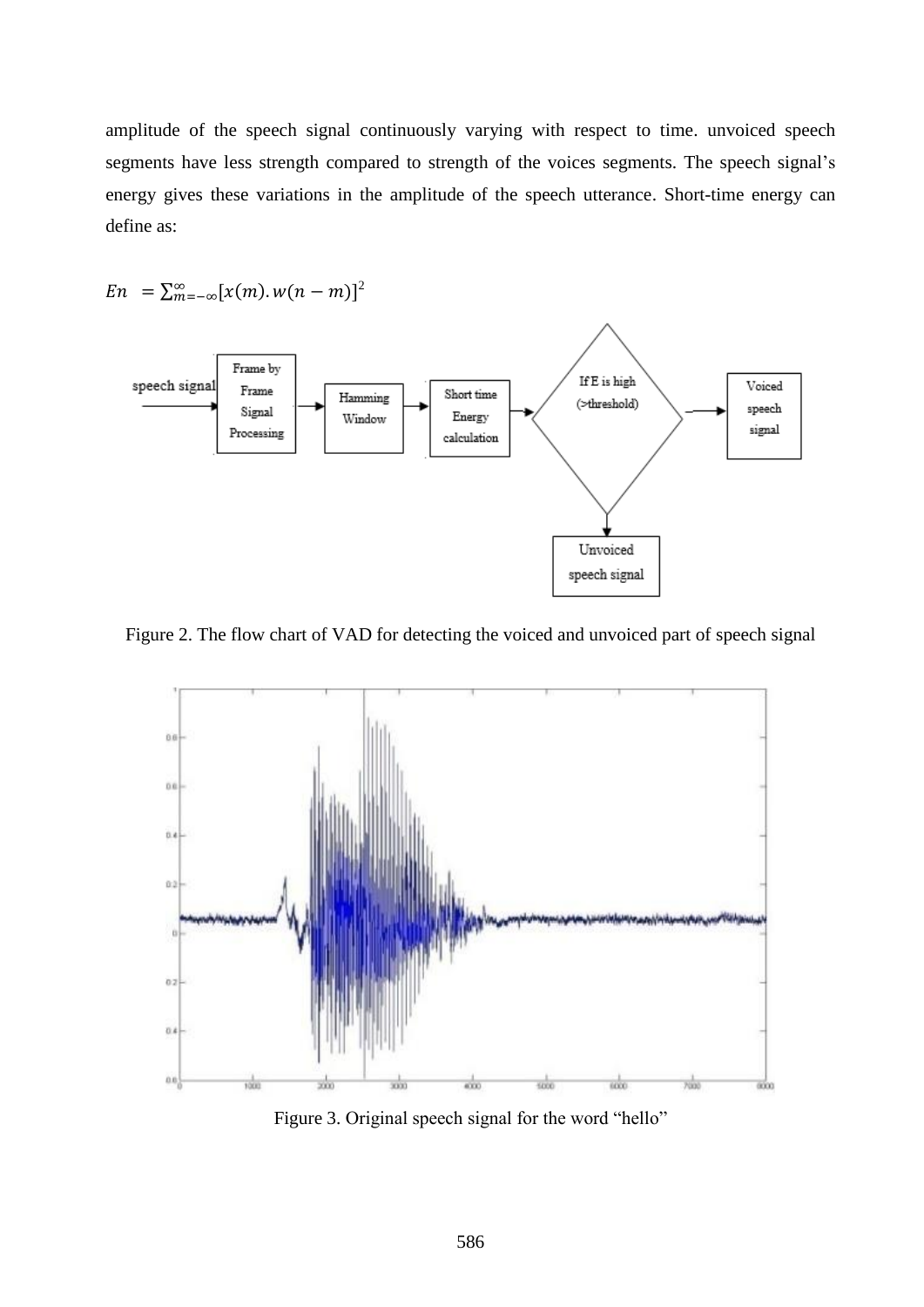

Figure 4. Speech signal after applying VAD

For the below speech utterance of the word "hello" for 5sec duration, the voice activity detector is used to find only the voiced part of the speech utterance and remaining unvoiced is eliminated, such that features obtained in the feature extraction phase will be only for voiced part which improves the speaker modelling and more better speaker classification process, thus improves the identifying the speaker and gender.

Thus, the modified speech utterance such that to get only the voiced part of the speech signal can be obtained by using Voice activity detector (VAD). The sample utterance is shown in the below figure.

# **5. Experiments**

For this Text independent system using Gaussian mixture models, the experiments conducted using Matlab 7 language environment. Here about 50 number of speakers were trained and uses the locally recorded database. Out of these 50 speakers, 40 were female and 10 were male. Also, most importantly, the experiments are conducted such that training and testing in the same environment and compute recognition rate by calculating the log-likelihood scores

```
%Recognition rate = [(\text{scores obtained in the testing}) / (\text{scores obtained in the training})] * 100
```
Here, Mel Frequency Cepstral Coefficients (MFCC) are used to extract features from the speech utterance. These features are widely used in speaker recognition to obtain speaker specific information which gives frequency distribution of sounds along with vocal tract shape and length. For each frame and Every 10 ms,12 MFCC together with log energy were calculated.

In this, the adaptive filter can also be used to reduce the noise effects in the speech signal. The effect of using the adaptive filter on the input speech utterance can be observed below. The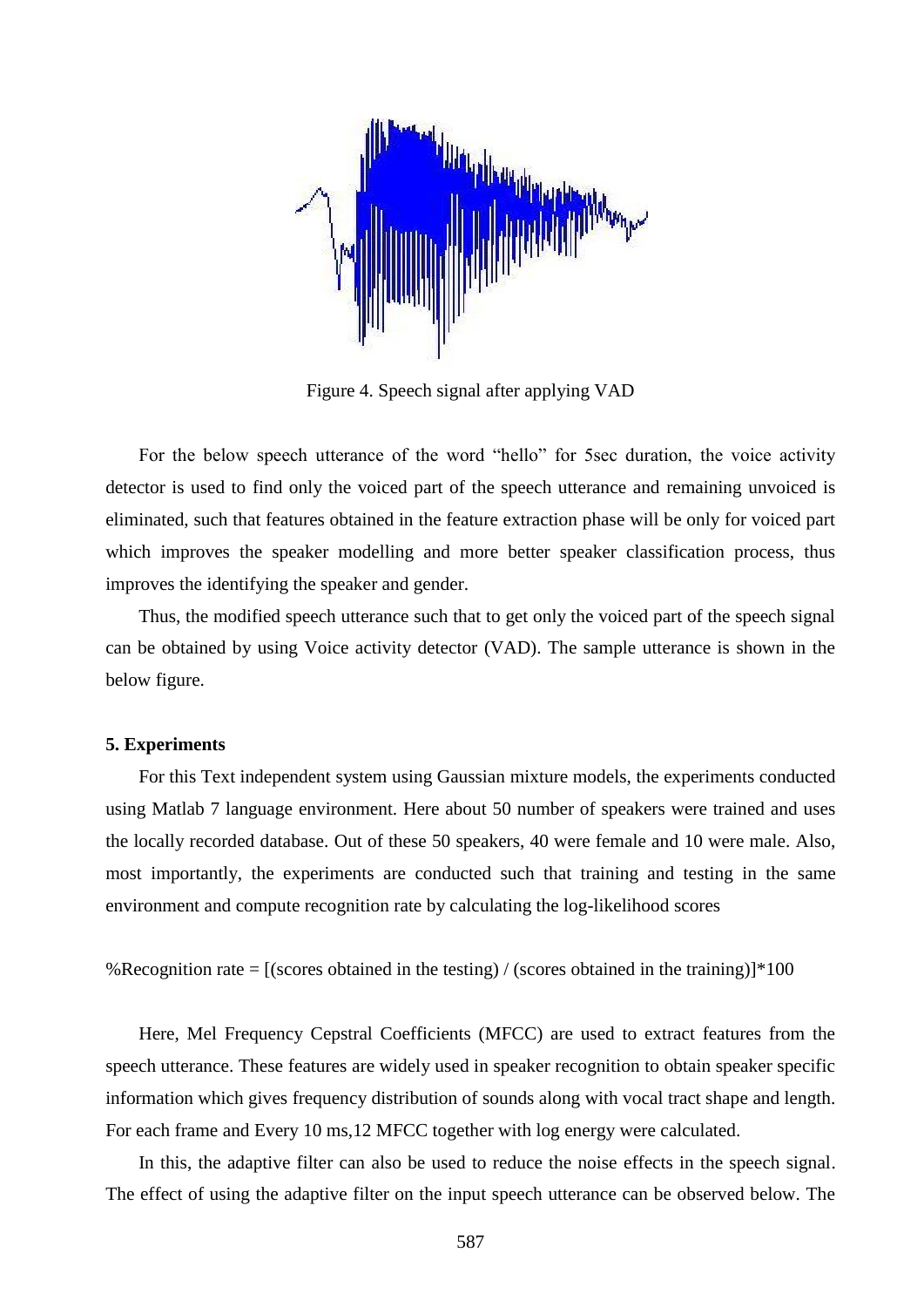plots of the speech signal with reduced noise and the speech signal with noise can be obtained using Matlab.

## **6. Results**

In this, the speakers are collected through microphone, thus called it as locally recorded database and the speech signal was sampled at 8KHz sampling frequency. In these experiments, the adaptive filters namely LMS, NLMS and RLS filters may be used to slightly reduce the effect of noise in the speech signal. In identifying the gender of the speaker, we compute the loglikelihood scores for each speaker, which are appeared in the modelling of the speaker through Expectation Maximization (EM) algorithm. Also, here the accuracy or recognition rate can be used to measure the performance of the system. The log-likelihood scores for all the speakers are computed and this can be useful in classifying the gender of the speaker, that is, the variations in scores for male and female can be used to classify the gender and thus finally identifies the gender and speaker simultaneously.

The recognition rate of 96.96% was achieved for the system with adaptive filter, also this can be computed based on log likelihood scores. Moreover, the unknown speaker can be accepted as a true speaker when the log likelihood ratio is below the predetermined threshold, otherwise the speaker was rejected and does imply as a imposter.

The threshold for log-likelihood score is selected as 0.3, inorder to identify the gender of the speaker. The log-likelihood score in the testing and training are used as a measure of recognition rate. This is considered for system using GMM but MFCC coefficients are obtained for speech signal without Voice Activity Detector (VAD) in the feature extraction phase.

| <b>Testing</b> | <b>Given unknown</b><br>speaker for testing | Log likelihood<br>ratio | <b>Gender identified</b><br>as | <b>Recognition rate</b> |
|----------------|---------------------------------------------|-------------------------|--------------------------------|-------------------------|
| $1st$ time     |                                             | 0.40                    | Male                           | 76.73%                  |
| $2nd$ time     | S <sub>2</sub>                              | 0.50                    | Female                         | Incorrectly identified  |
| $3rd$ time     | S <sub>3</sub>                              | 0.70                    | Female                         | Incorrectly identified  |

Table 1. The loglikelihood scores for a system without VAD involves different speakers to

identify gender

The below table shows the log likelihood ratio and recognition rate for the speaker recognition system that uses VAD in the feature extraction phase, that is MFCC obtained for only the voiced part of the speech signal.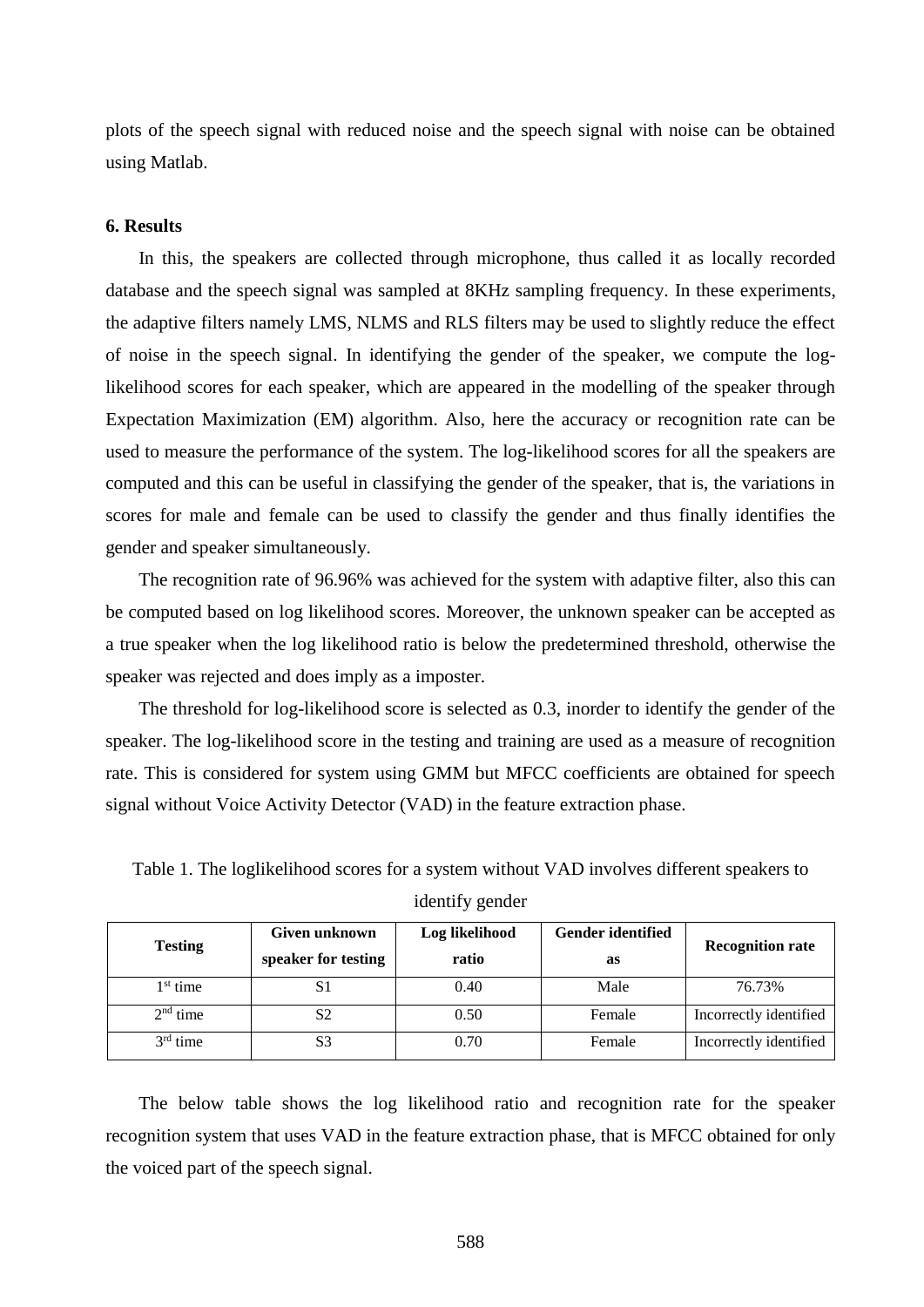| <b>Testing</b> | Given unknown<br>speaker for testing | Log likelihood<br>ratio | <b>Gender identified as</b> | <b>Recognition rate</b> |
|----------------|--------------------------------------|-------------------------|-----------------------------|-------------------------|
| $1st$ time     | S1                                   | 0.77                    | Male                        | 96.73%                  |
| $2nd$ time     | S2                                   | 0.23                    | Female                      | 95.56%                  |
| $3rd$ time     | S3                                   | 0.15                    | Female                      | 96.96%                  |

Table 2. The log-likelihood scores for a system with VAD involves different speakers to identify gender

The below figure 5 shows the maximum likelihood score for the particular speaker. Similarly, we can plot the maximum likelihood scores for remaining speakers also such that the speaker can provide any text.



Figure 5. Plot of iteration vs log likelihood for the unknown speaker



Figure 6. Plot of Iteration vs log likelihood for one of the speaker in the trained database.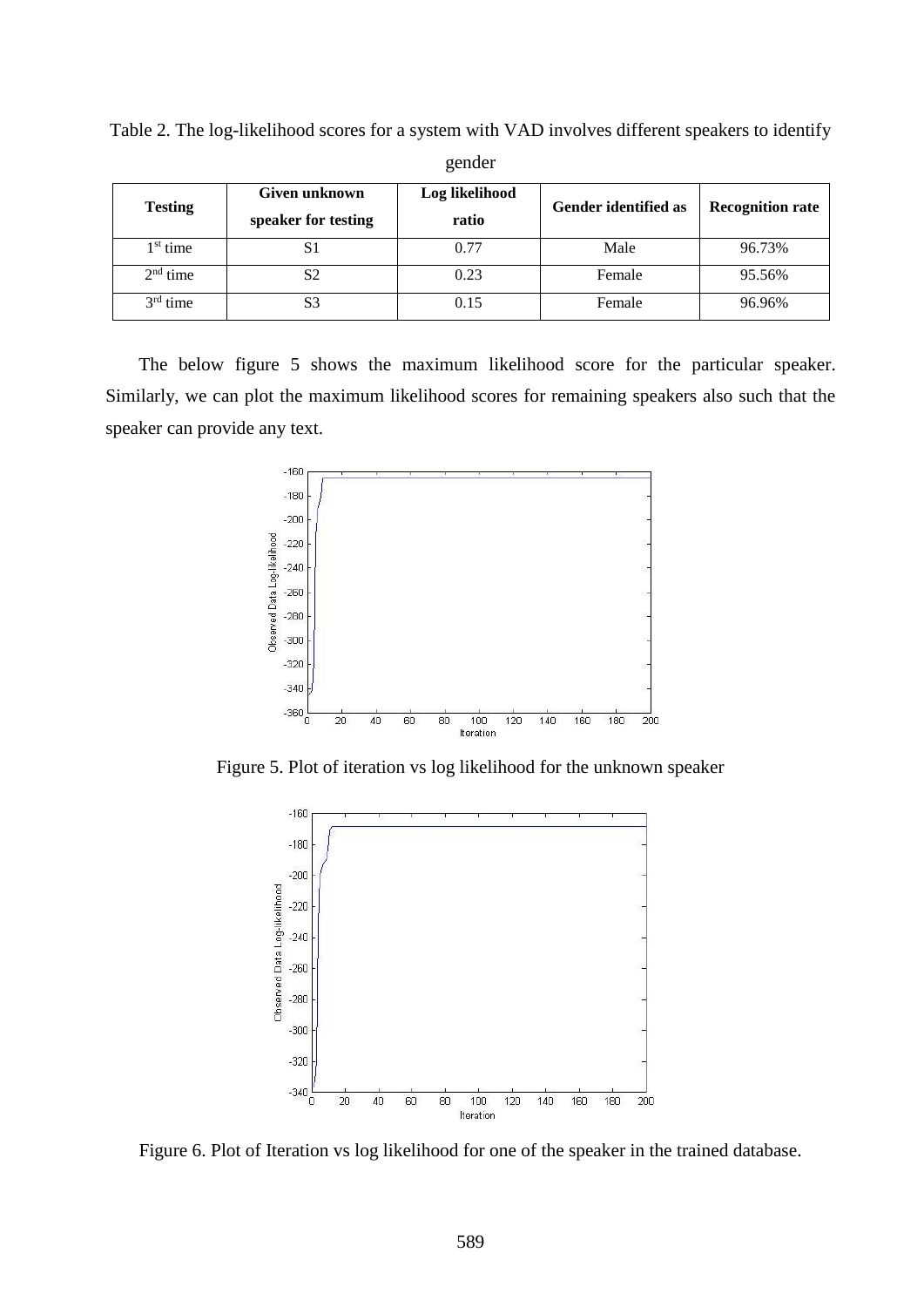The same test was conducted under different environmental conditions in both testing and training. The recognition rate was decreases and also log likelihood ratio was also not within the threshold was observed, so there was significant degradation of the performance of the system in many mismatched conditions for testing and training. But, if the speaker recognition system uses the same database for training and testing rather than mismatching then the recognition rate was improved.

| <b>Speaker</b> | Log likelihood ratio | <b>Recognition rate</b> |
|----------------|----------------------|-------------------------|
| $1st$ time     | 5.59                 | 96.73%                  |
| $2nd$ time     | 7.68                 | 95.56%                  |
| $3rd$ time     | 5.18                 | 96.96%                  |

Table 3. The identification of speaker under matched conditions

The below table shows the performance of the system in real time without any adaptive filter in terms of recognition rate.

| <b>Speaker</b>       | Log likelihood ratio | <b>Recognition rate</b>                       |
|----------------------|----------------------|-----------------------------------------------|
| 1 <sup>st</sup> time |                      | 57 % with the result "Speaker does not found" |
| $2nd$ time           |                      | 65% with the result "Speaker does not found"  |
| $3rd$ time           |                      | 55 % with the result "Speaker does not found" |

Table 4. Output for the system under mismatched conditions



Figure 7. Plot of iteration vs log likelihood for an imposter

Here, the recognition rate for the system with enhanced speech signal and system with noisy speech signal are compared as shown in table 1 and table 2. Also, the speech utterance of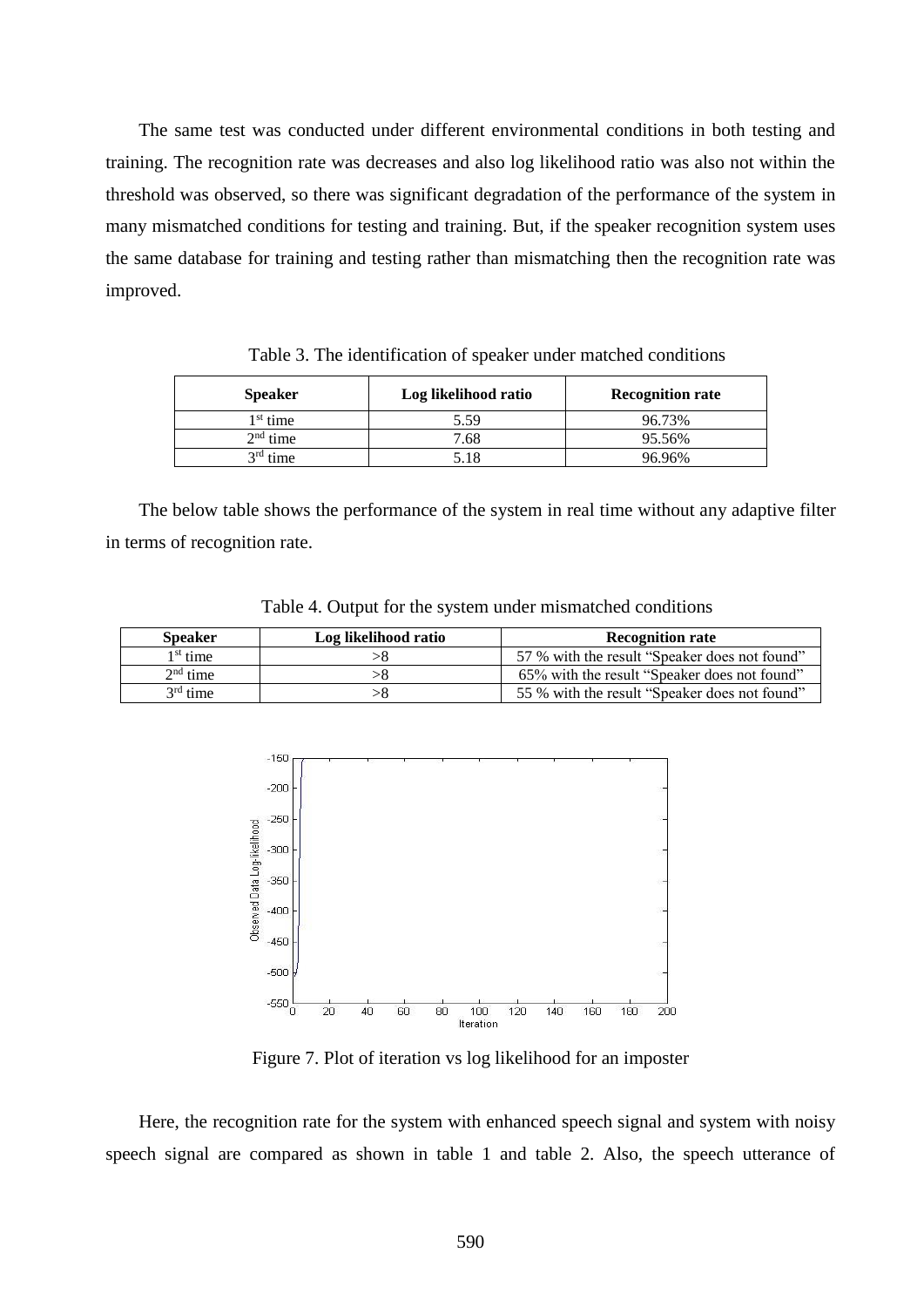duration of 5sec is used for each speaker (3 times) and computed the log likelihood scores. So the task of recognizing the person in real time was somehow improved, that is shown in above tables.

The log likelihood score for each iteration was computed. So for all 200 iterations, computed log likelihood scores and GMM parameters called mean, variance also computed. The plot of log likelihood scores for the 200 iterations is shown in the below figure.

## **7. Conclusion**

This paper shows the text independent system using GMM and MFCC along with Voice activity detector was able to identify the gender of the speaker such that this information about the speaker may useful in many security applications. The system can also use adaptive filter as pre-processing stage and also the recognition rate of 97.36% was achieved using this proposed method, while identifying the unknown speaker. However, the accuracy drastically reduces under mismatched conditions. Further, the performance of the system can be improved by optimization techniques for feature selection after the feature extraction phase.

#### **References**

- 1. Ergün Yücesoy, Vasif V. Nabiyev, Gender Identification of a Speaker Using MFCC and GMM, 2013, ELECO  $8<sup>th</sup>$  international conference.
- 2. Lantian Li, Thomas Fang Zheng, Genderdependent Feature Extraction for Speaker Recognition, China SIP 2015.
- 3. Huang Ting, Yang Yingchun, Wu Zhaohui, Combining MFCC and Pitch to Enhance the Performance of the Gender Recognition.
- 4. M.S. Sinith, AnoopSalim, K GowriSankar., K.V. Sandeep Narayanan, Vishnu Soman, A Novel Method for Text-Independent Speaker Identification Using MFCC and GMM ICALIP 2010.
- 5. P. Hema Kumar, V. Srinivas, T. Madhu. Improved Dynamic Speaker Recognition System using NLMS Adaptive Filter, 2016, *International Journal of Computer Applications*, vol. 148, no. 10.
- 6. R. Bachu, B.K. Adapa, S. Kopparthi. Barkana Buket, Separation of Voiced and Unvoiced Speech Signals using Energy and Zero Crossing Rate, 2008.
- 7. Wenyong Lin, An improved GMM based clustering algorithm for efficient speaker identification, 2015, 4th International Conference on Computer Science and Network Technology (ICCSNT 2015).